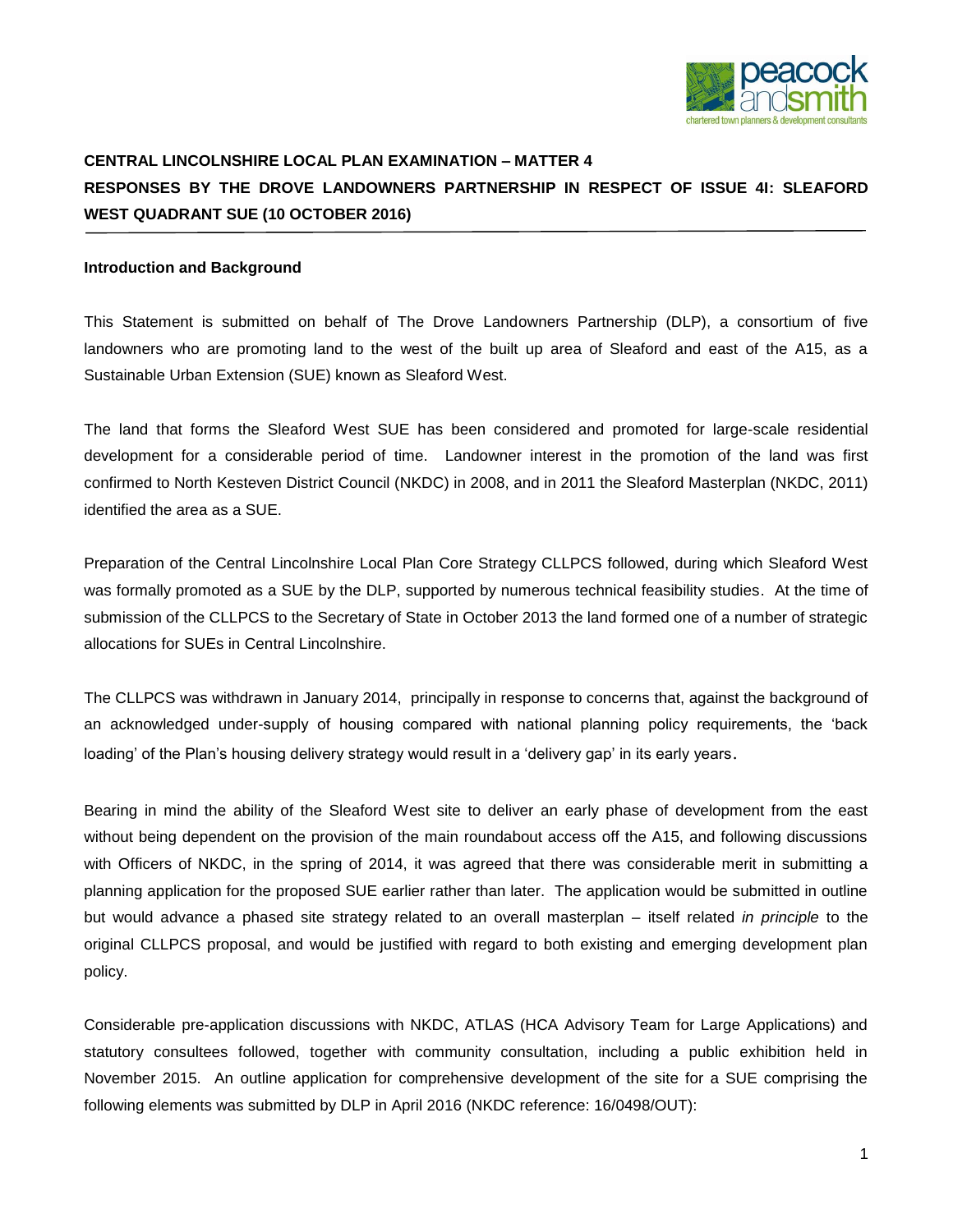

*"Erection of up to 1,400 dwellings including care home, two form entry primary school, secondary education facility, employment land (3 hectares - Class B1 light industrial and offices), local centre (incorporating family restaurant/public house, 40 bed hotel, health centre, 2,000 sq.m retail floorspace and community centre), public open space and outdoor sports facilities, formation of new roundabout onto A15, improvements to Drove Lane and associated infrastructure (outline with means of access)"*

At the time of writing the application is at an advanced stage of determination, and a work program to address all outstanding matters has been agreed with NKDC. The application is due to be considered at a special Planning Committee on 13 December 2016. Given that S106 Heads of Terms will be agreed prior to this Committee meeting, it is anticipated that a decision notice will be issued in January 2017. The site will then be disposed of by DLP to a number of housebuilders.

Whilst it is therefore anticipated that planning permission will be granted prior to the issue of the Examination Inspector's Report, we set out our client's responses to the questions set out under Issue 4i as follows to assist the Examination process. We should also emphasise that although DLP has progressed a planning application for the Sleaford West SUE, our clients have taken an active role in the Central Lincolnshire Local Plan (CLLP) process, and supporting representations have been submitted at each public consultation stage.

## **Responses to Issue 4i Questions**

*Q50 What is the rationale for only providing employment uses falling in Class B1? Have other uses been considered, would they be appropriate or suitable and contribute towards the Vision of the Plan?*

The DLP is of the view that it is important to provide an attractive frontage to the proposed SUE along the A15, since the main point of access to the scheme will be from this road corridor, and the development will be a prominent feature to all road users.

Class B1 uses are more likely to provide for an attractive interface with the A15 corridor than Class B2 and B8 uses as they can be accommodated within appropriate scale buildings with a good standard of landscaping. Warehouse and shed buildings typically associated with Class B2 and B8 uses would create large structures of a utilitarian appearance that generate less employment than Class B1 uses. Furthermore, Class B2 and B8 uses often operate at more anti-social hours than B1 businesses and they would be likely to cause adverse amenity impacts on the new housing uses in respect of odours, noise and traffic.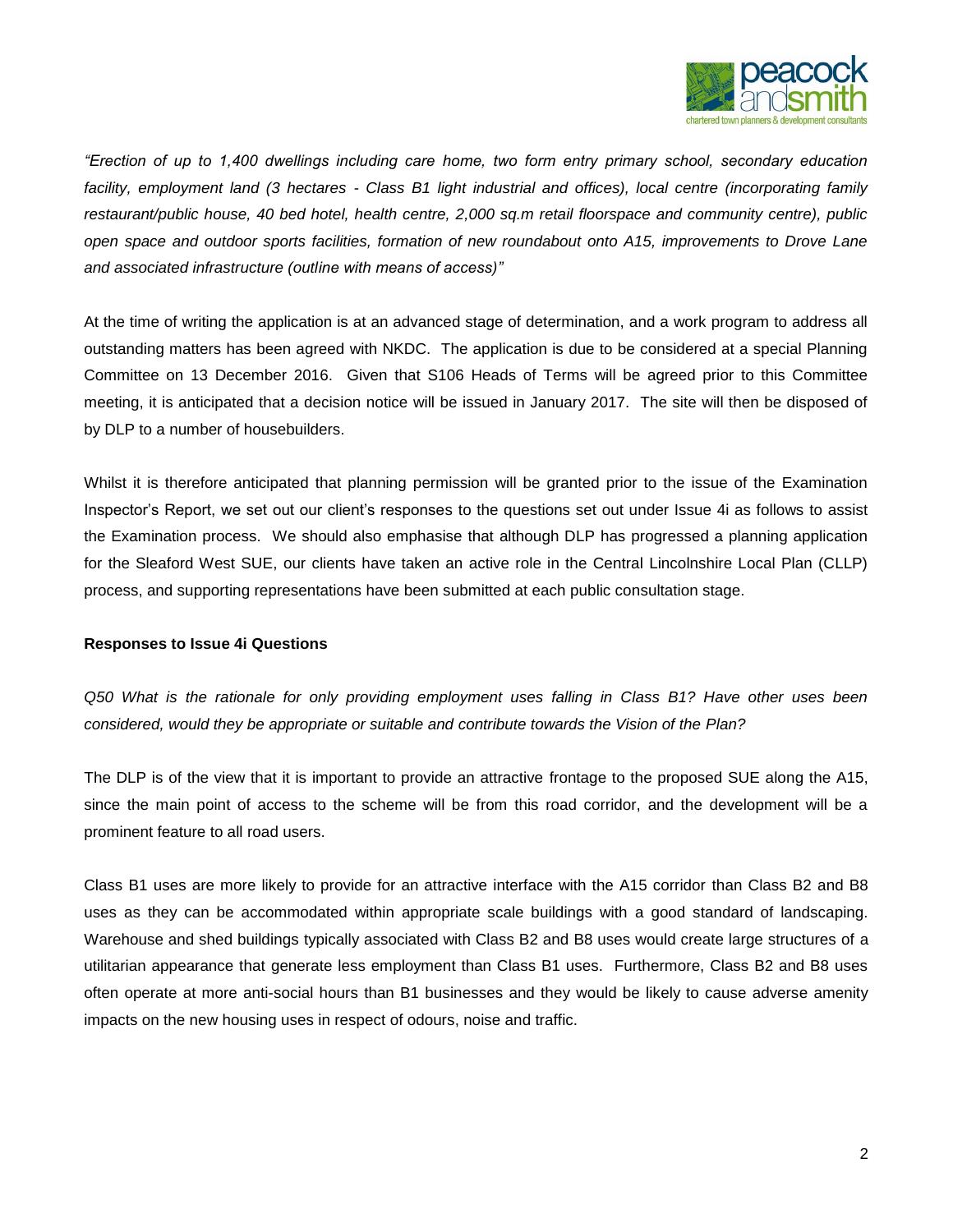

There are established business locations in Sleaford which are more appropriate for the accommodation of Class B2 and B8 uses than the Sleaford West SUE. These include the Sleaford Industrial Area (Policy E26 of the CLLP) and the strategic allocation at Sleaford Enterprise Park (Policy E5 of the CLLP).

*Q51 How have the access arrangements been determined? What evidence underpins the primary access from the A15. Who will provide this? Is it viable and deliverable?*

The proposed primary access for the SUE, provided off the A15 via a new roundabout, responds to the requirements of the Sleaford Masterplan (2011) that housing growth in Sleaford should not exacerbate congestion in Sleaford town centre. The access strategy for the SUE has also been informed by the Sleaford Traffic Model (July 2013, Lincolnshire County Council) and by the traffic impact assessment work carried out by the DLP to support the outline planning application.

The access strategy for Sleaford West seeks to provide for an early phase of development (approximately 200 dwellings) on the eastern side of the site making use of existing road infrastructure on Stokes Drive and St Denny's Avenue. This approach allows for early delivery of housing on the site without the need to front fund the new A15 roundabout, thus assisting housing supply at the beginning of the CLLP plan period. It also respects existing resident concerns (as expressed during the Sleaford West SUE public exhibition) that limited traffic should be routed through existing neighbourhoods.

The A15 roundabout will be funded entirely from the Sleaford West SUE (i.e. no public funds), and therefore it will be developed midway through the development once sufficient receipts have been generated from the initial phase referred to above. The roundabout has been costed by the DLP and the ongoing viability work (please see below) confirms that it is viable and deliverable.

*Q52 The August 2016 Topic Paper states that a detailed viability appraisal is 'underway'. When is this likely to be completed? What evidence is there that the site is viable and deliverable?*

The detailed viability appraisal is expected to be complete by late October 2016. Representatives of the DLP will be able to provide an update of this work at the Examination hearing.

The work carried out to date on the detailed viability appraisal indicates that Sleaford West SUE is a viable and deliverable scheme, and we can confirm that the DLP has received interest in it from a number of housebuilders. Significant funds (over £500,000) have been invested by the DLP in the promotion of the site through the CLLPCS and CLLP, and in the preparation of an outline application for the comprehensive development of the site. The DLP would not have invested such resources and time if the SUE was not viable and deliverable.